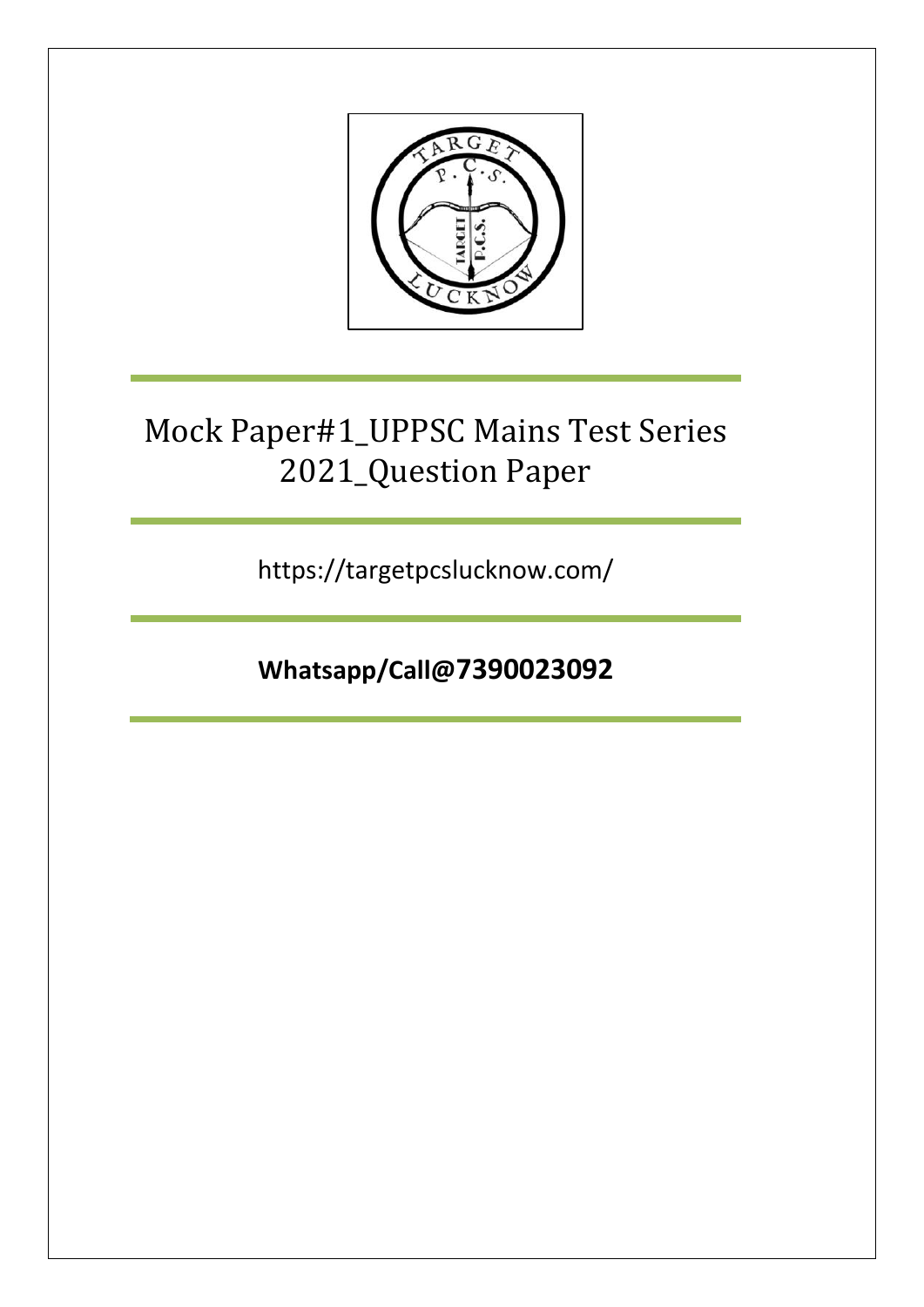#### **General Instructions**

- There are **twenty questions** printed in English Language
- **All questions are compulsory**
- **Total marks - 200 & test duration - 3 hours**
- Answer first 10 questions in **not more than 125 words**, And next 10 questions in **not more than 200 words**. Please adhere to the specified word limit. Noncompliance will fetch negative marks
- Any question or part, if not attempted, should be clearly struck off

## **SECTION A**

**Question 1 – 10 (8 marks, 125 words)**

**Q 1. Preaching of Guru Nanak had combined the noblest principles of both Hinduism and Islam, and at the same time discarded the retrograde elements of both religions. Analyse the statement and discuss its main points.** 

**Q 2. Climate is a crucial aspect that sustains human life and nurtures civilisations. How far do you agree that it was climate change that led to the rise as well as the decline of the Harappan civilisation?**

**Q 3. The Intent behind the introduction of English education in India was not to make Indians modern but to make them moral. Do you agree? Explain in the context of Orientalist Anglicist controversy.**

**Q 4. Bardoli Satyagrah (1928) not only exemplified the Gandhian method of civil disobedience but also established Sardar Patel as one of the prominent national leaders of his time. Discuss.**

**Q 5. To what extent the land reforms efforts undertaken by the Government of India immediately after independence bore fruits? Why do you think its impact was limited?**

**Q 6. Konark temple, a fine piece Odisha School of Architecture, is embellished with sophisticated and refined iconographical depictions of contemporary life and activities. Elaborate.**

**Q 7. The colonial government brought much socially progressive legislation. However, their impact was not only largely limited but, in some cases, also counterproductive. Analyse with the help of suitable examples.**

**Q 8. The tribal movement in the colonial times was not always a spontaneous and scattered uprising of poorly armed people. Its character was constantly evolving. Explain.**

**Q 9. Revolutionary extremism by a few braveheart Indians was looked upon as terrorism by the British and as ill-conceived patriotism by some mainstream nationalists. What were** 

#### **For any query, please WhatsApp/call us @ 7390023092**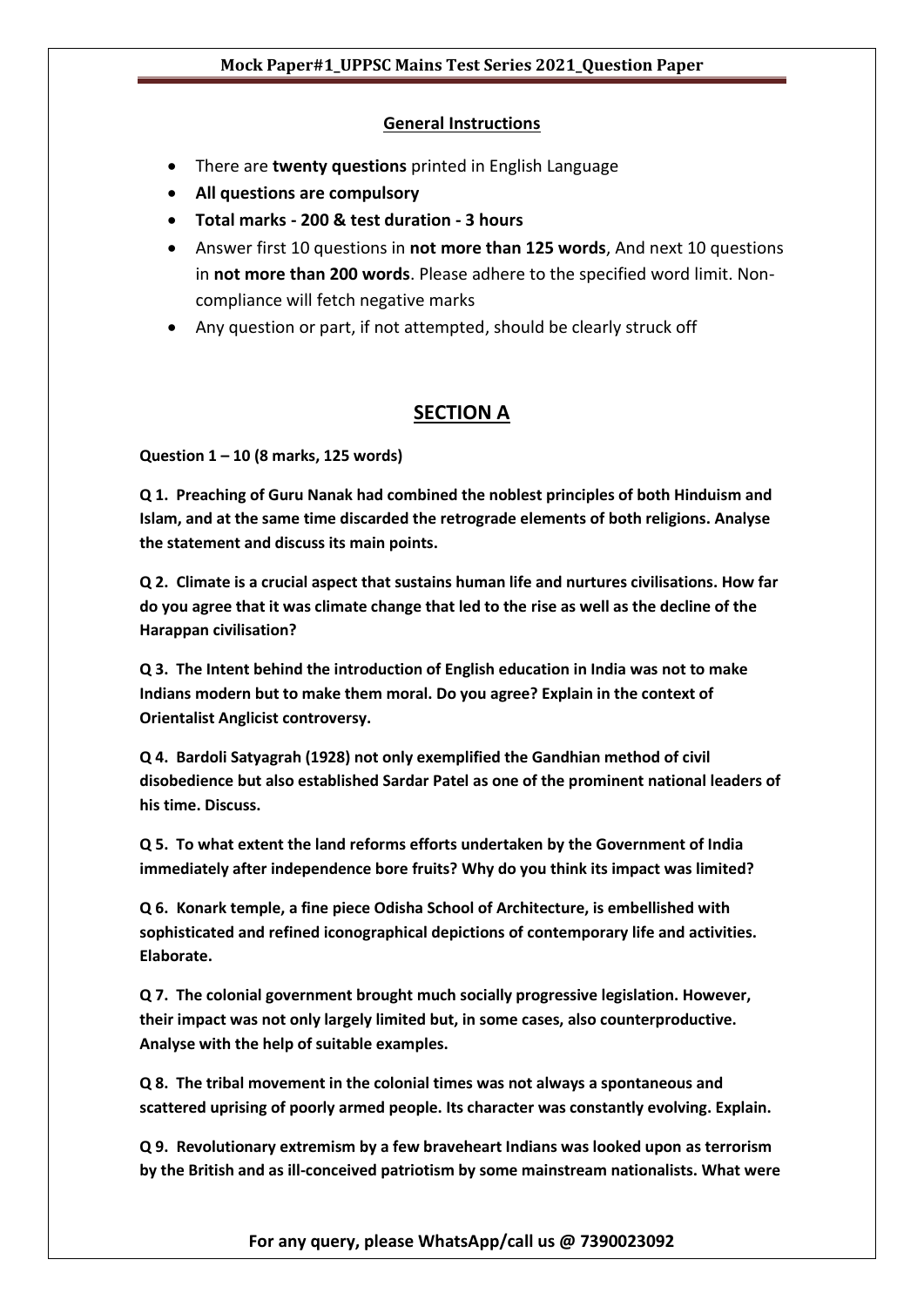**the advantages and limitations of such a method of resisting and overturning colonial rule?**

**Q 10. Struggle for India's independence was not restricted to the only domestic arena. Indian diaspora spread all over the world participated in it. Identify the major contribution of the diaspora in liberating India from the colonial yoke.**

#### **Section B**

**Question 11 – 20 (12 marks, 200 words)**

**Q 11. Decline of Buddhism in the post-Gupta era was a complex process with multiple factors and forces at work. Elaborate.**

**Q 12. What are the distinctive characteristics of Indian classical dances? Elaborate in detail on the features of Sattriya dance?**

**Q 13. American contribution in the post-war reconstruction of Europe has been phenomenal. Explain the role of the Marshal Plan in this context.**

**Q14. The Revolt of 1857 was "Neither first nor war of Independence." Comment. Also throw light on the steps taken by the English empire to control the after effects.**

**Q 15. Industrial revolution in Germany followed a distinct path of its own instead of imitating the British template. Elaborate.**

**Q 16. Trace the evolution of Dalit movement and changes in the ideologies of it in the post independent India.**

**Q 17. Discuss the thought of Raja Ram Mohan Roy on Caste system, Status of women, mode of education and industrialization of India.**

**Q18. The sixth century BCE is often regarded as a major turning point in early Indian history. It is an era associated with early states, cities, and the growing use of iron, the development of coinage, new religions among others. Elaborate.**

**Q 19. Industrial Revolution would not have been possible without a revolution in agriculture. Critically comment.**

**Q 20. Discuss the main causes of the decolonization. Highlight the patterns of decolonization in Asia and Africa.**